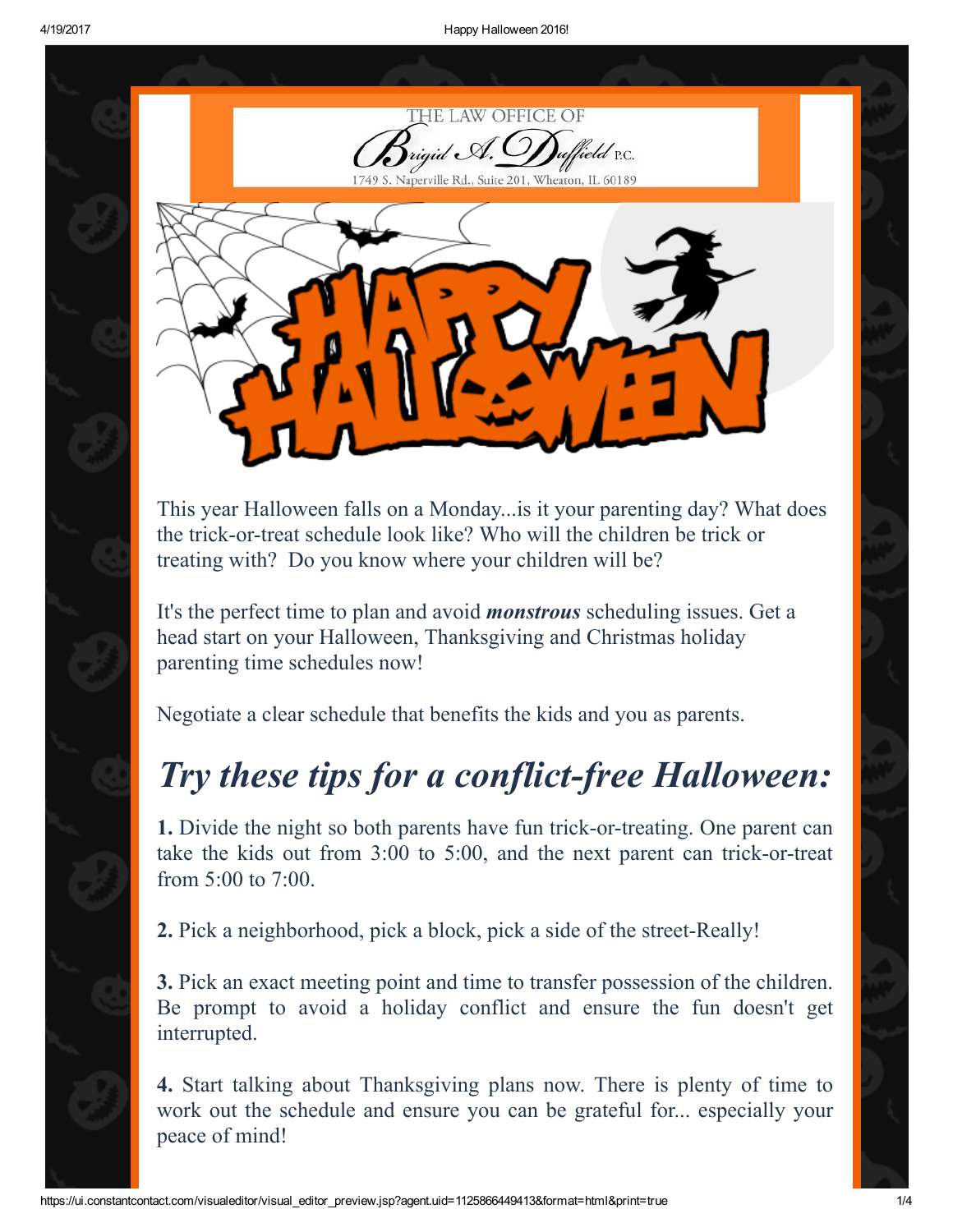Is your parenting time schedule all figured out? Congratulations! *The Law Office of Brigid A. Duffield, P.C.* wishes you the best holiday season ever!

Do you need some assistance in getting your parenting schedule details worked out? Call Rachel to schedule mediation session, and go into the holiday season without stress and worry about where the kids will be, and when!

## Have a *very* happy Halloween!  $\mathcal{L}_\text{max}$  , and the contribution of the contribution of the contribution of the contribution of the contribution of the contribution of the contribution of the contribution of the contribution of the contribution of t

| <u>Sunday,</u><br>October 9.<br>2016                                                             | Thursday & Friday,<br><u>October 21 -</u><br>22,2016                                                      | Thursday,<br>November 3, 2016<br>Lawyers'                                      | Friday,<br>March 17,<br>2017                                                                      |
|--------------------------------------------------------------------------------------------------|-----------------------------------------------------------------------------------------------------------|--------------------------------------------------------------------------------|---------------------------------------------------------------------------------------------------|
| <b>Memorial Golf</b><br><b>Outing for Ken</b><br><b>Duffield</b><br><i>Village Links of Glen</i> | <b>DuPage County Bar</b><br><b>Association's 2016</b><br><b>President's Trip and</b><br><b>Bar Summit</b> | <i><b>Assistance</b></i><br>Program<br><b>Annual Dinner</b><br>University      | <b>DuPage County</b><br><b>Bar Association's</b><br><b>St. Patrick's Day</b><br><b>Luncheon</b>   |
| Ellyn<br>485 Winchell<br>Glen Ellyn, IL 60137                                                    | <i>Various Locations</i><br>within Chicago,<br><i>Illinois</i>                                            | Club of Chicago<br><b>76 East Monroe</b><br><b>Street</b><br>Chicago, IL 60603 | Save the 2017 Date!                                                                               |
| $12:44 - 1:29 PM$<br>Dinner 5:00 pm                                                              | Contact<br>Robert at                                                                                      | $5:30 - 8:00 PM$                                                               | More information to<br>come as we get closer<br>to the event, but it is<br>never too early to put |
| Contact Ed or Les<br>O'Connor at<br>lesanded $\omega$<br>wowway.com<br>for more info!            | $(630) 653 - 7779$<br>for more info!                                                                      | Contact the LAP<br>directly at $(312)$<br>726-6607 for more<br>info!           | it on your calendar!                                                                              |

## *Congratulations to the DuPage County Bar Association Leadership!*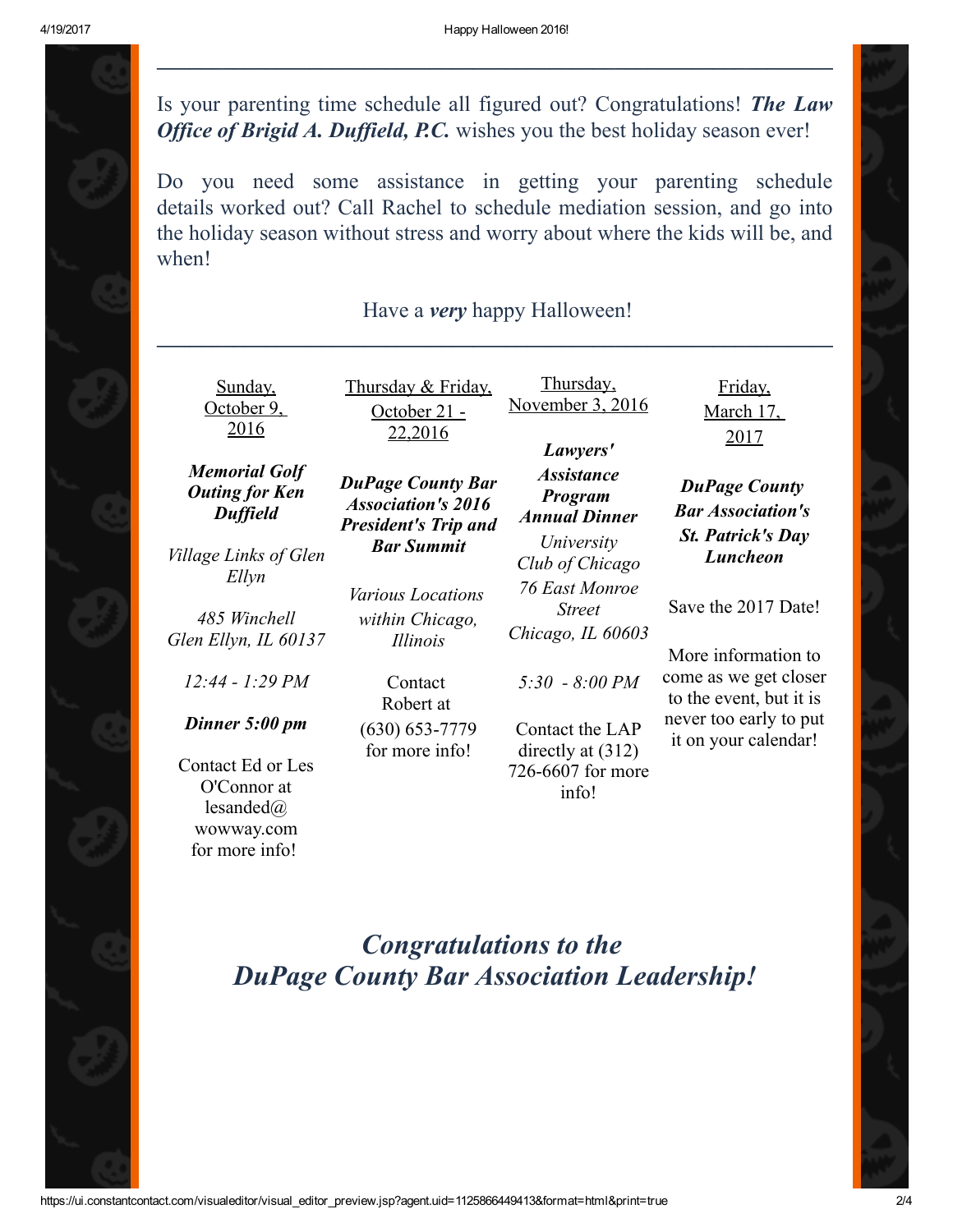4/19/2017 Happy Halloween 2016!



Wishing the very best for you and your family,

Brigid A. Duffield

Attorney at Law | Mediator The Law Office of Brigid A. Duffield, P.C. 1749 S. Naperville Road, Suite 201 Wheaton, Illinois 60189 Brigid@BrigidDuffield.com Admin@BrigidDuffield.com



If you enjoyed this newsletter and know others who would like to receive it, please forward this along to friends, family & colleagues! Use the "Forward email" link at the bottom of this newsletter.

To unsubscribe, please use the "SafeUnsubscribe" link below (but we'd rather you didn't!). All contents of ©The Law Office of Brigid A. Duffield, P.C. are copyrighted except where indicated otherwise. All rights reserved world wide.